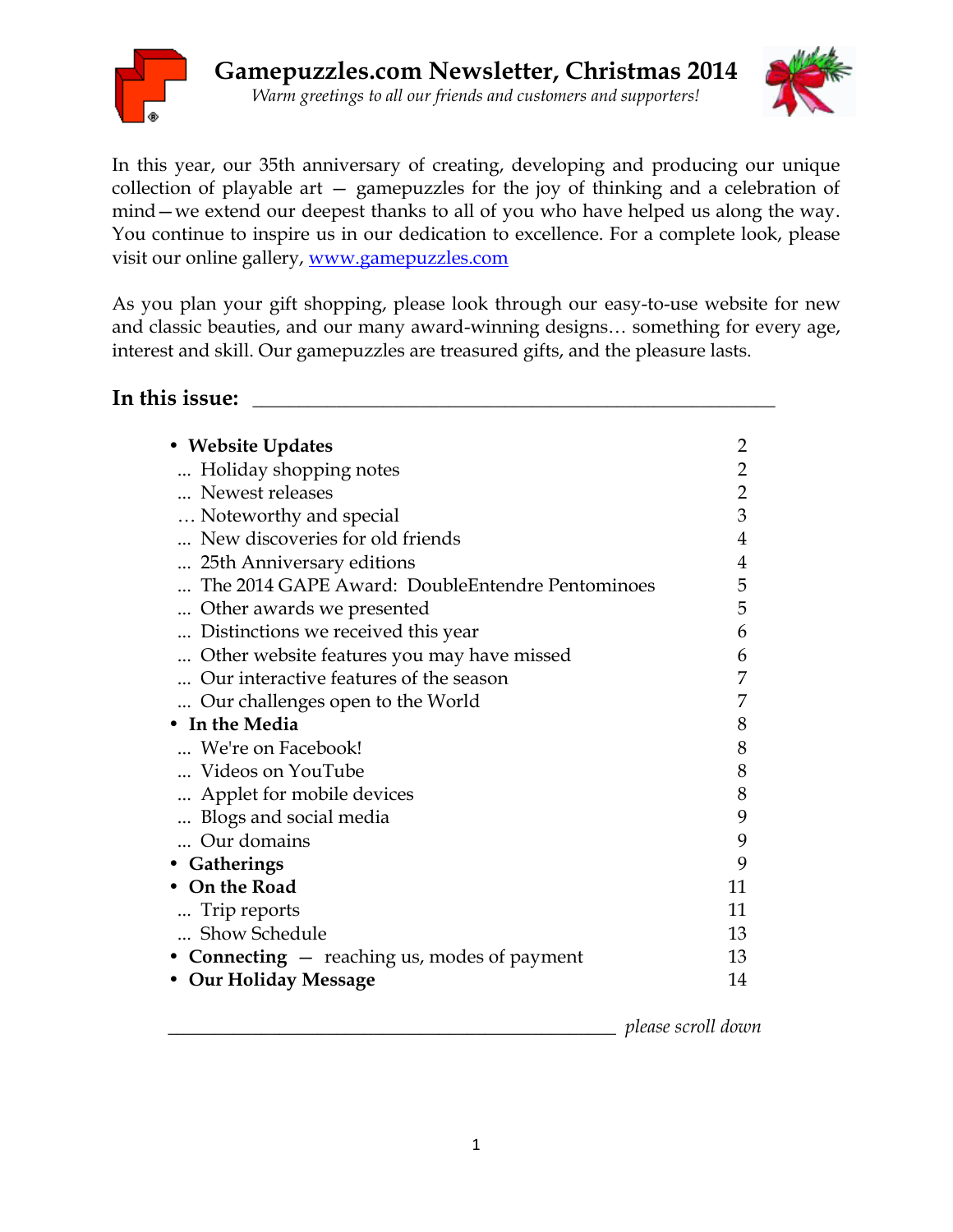For a quick overview, see our flippable online catalog where you can virtually turn all 24 pages: [www.flipcatalogues.com/flashplayer.aspx?id=459&file=](http://www.flipcatalogues.com/flashplayer.aspx?id=459&file)

Or print out some or all of its pages from the online "print catalog" version, [www.gamepuzzles.com/catalog/catalog.htm](http://www.gamepuzzles.com/catalog/catalog.htm) 

\*\*\*\*\*\*\*\*

# **WEBSITE UPDATES**

## **... Holiday shopping notes**

The holiday season is upon us, with only a few weeks until Christmas. Every year we do our utmost to ship your orders to arrive in time for the holidays. Please refer to our special holiday messages:

- Gift shopping made easy, including the convenient PayPal option: [www.gamepuzzles.com/holiday.htm](http://www.gamepuzzles.com/holiday.htm)
- About shipping to anywhere in the world, costs and deadlines: [www.gamepuzzles.com/shipxmas.htm](http://www.gamepuzzles.com/shipxmas.htm)
- Gift-wrapping available; choose a style (snowflakes or penguins): [www.gamepuzzles.com/giftwrap.htm](http://www.gamepuzzles.com/giftwrap.htm)
- Gift certificates available, in multiples of \$25: [www.gamepuzzles.com/giftcert.htm](http://www.gamepuzzles.com/giftcert.htm)

------------------------

## **... Newest releases for 2013-2014**

• **Chasing Squares**<sup>M</sup> – invented by Jerry Farrell, developed by Kate Jones, this attractive small puzzle has a unique gambit: form from 1 to 24 "traceable" squares with just 16 pieces. A virtuoso tiling challenge! [www.gamepuzzles.com/tiling3.htm#CS](http://www.gamepuzzles.com/tiling3.htm#CS)

• L-Sixteen<sup> $M$ </sup> – where the holes mean a lot. This little brother to our Fill-Agree uses L-tetrominoes with every combination of 0 to 4 holes. You wouldn't believe what they can do with patterns of holes. Easy to extremely hard challenges.

[www.gamepuzzles.com/polycube.htm#L16](http://www.gamepuzzles.com/polycube.htm#L16)

• **Trio-in-a-Tray**  $M$  – For their 25th anniversary, we put our three 4-piece Tiny Tans mini-puzzles into a single silver tray, with lots of new challenges plus all the classic symmetries.

[www.gamepuzzles.com/ty25-trio.htm](http://www.gamepuzzles.com/ty25-trio.htm)

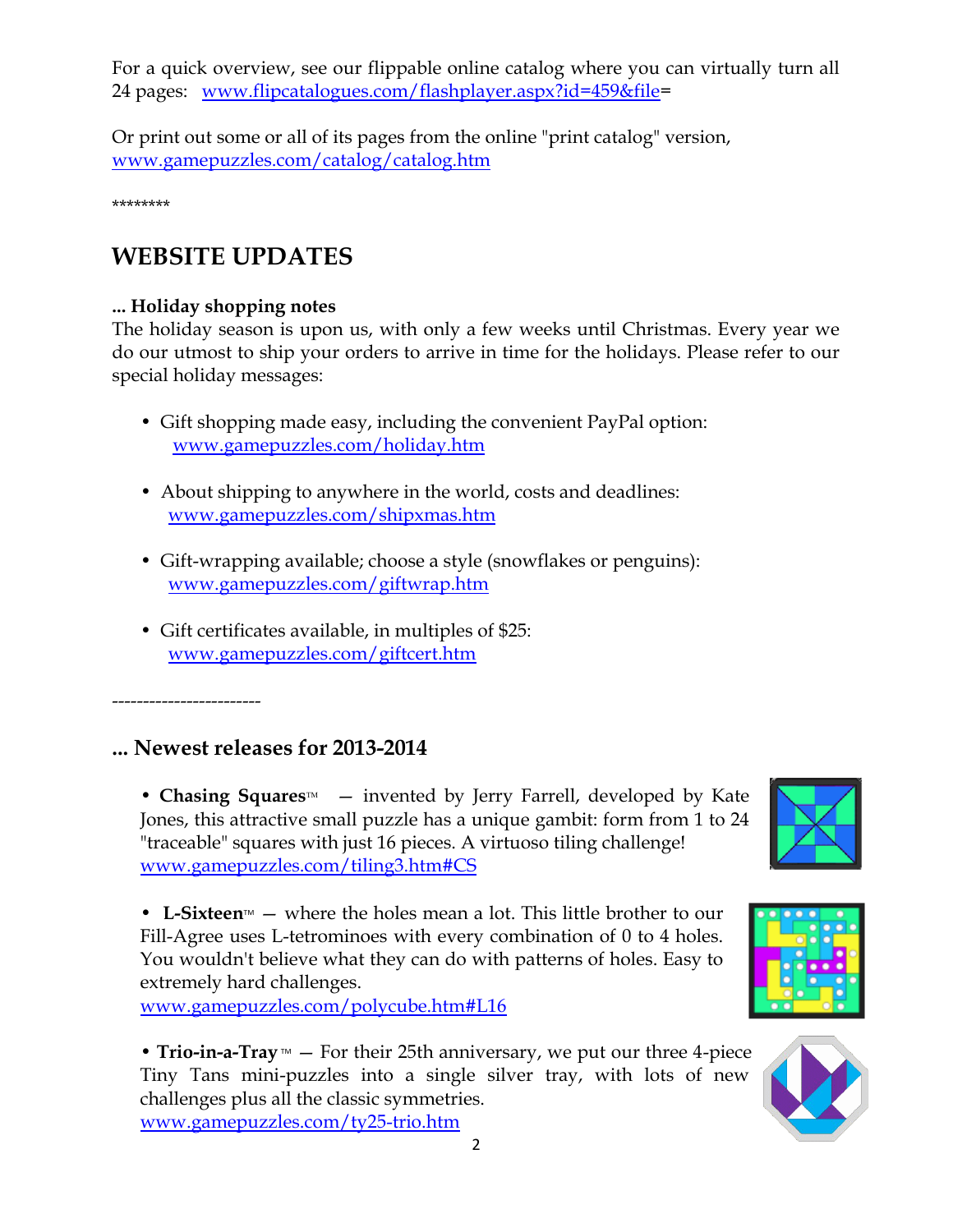3

**Brace<sup>™</sup>** deluxe wood gameboard – After 15 years, our fascinating strategy game, Brace, originally produced as a jazzy tapestry, now has a wonderful new look as a large (24") wooden board, beautifully finished, laser-engraved and handpainted. [www.gamepuzzles.com/abstrct5.htm#BNw](http://www.gamepuzzles.com/abstrct5.htm#BNw)

• **Hopscotch** $M$  – created by our own Thomas Atkinson and developed by Kate Jones, has it all: drama, beauty, variety, challenge, mathematical intrigue, and the itch to try it. And it's on the Games 100 list for 2014! We make it in a dazzling new marbleized acrylic —

[www.gamepuzzles.com/esspoly2.htm#HS](http://www.gamepuzzles.com/esspoly2.htm#HS) 

• **RunnuRound**<sup>M</sup> – Joe Marasco's ingenious gambit: What are the chances that in rows of randomly scrambled ten numbers, a run of three will turn up, in forward or backward order? Or even wrapping around the ends of rows? Find 'em fast, outguess other players. Unique bidding feature for bonus points.

[www.gamepuzzles.com/abstrct3.htm#Run](http://www.gamepuzzles.com/abstrct3.htm#Run)

## **… Noteworthy and special**

• *Flashes of Life —The Flower Collection* is a magnificent book of photography by Bob Steinberger, with haikus by Kate Jones. A museum-quality coffee-table book to treasure forever. A perfect gift. While not a new release, its magnificence deserves repeated mention:

[www.gamepuzzles.com/flashes.htm](http://www.gamepuzzles.com/flashes.htm) 

• **Octiamond Stack**<sup>M</sup> – We're offering a special and very limited edition of the 66 octiamonds, styled as 6 separate "petals" that stack, each in a little tray. Only while they last. And only for the hardiest puzzle lovers and collectors [www.gamepuzzles.com/oct-stack.htm](http://www.gamepuzzles.com/oct-stack.htm) 

**35th Anniversary Commemorative!** We're celebrating all year, and, as in years past, our incredibly versatile Poly-5 puzzle in a jadecolored tray and with Lucite pieces embeds the number 35. If you already own Poly-5, just request a free grid for this challenge. [www.gamepuzzles.com/35poly5.htm](http://www.gamepuzzles.com/35poly5.htm)





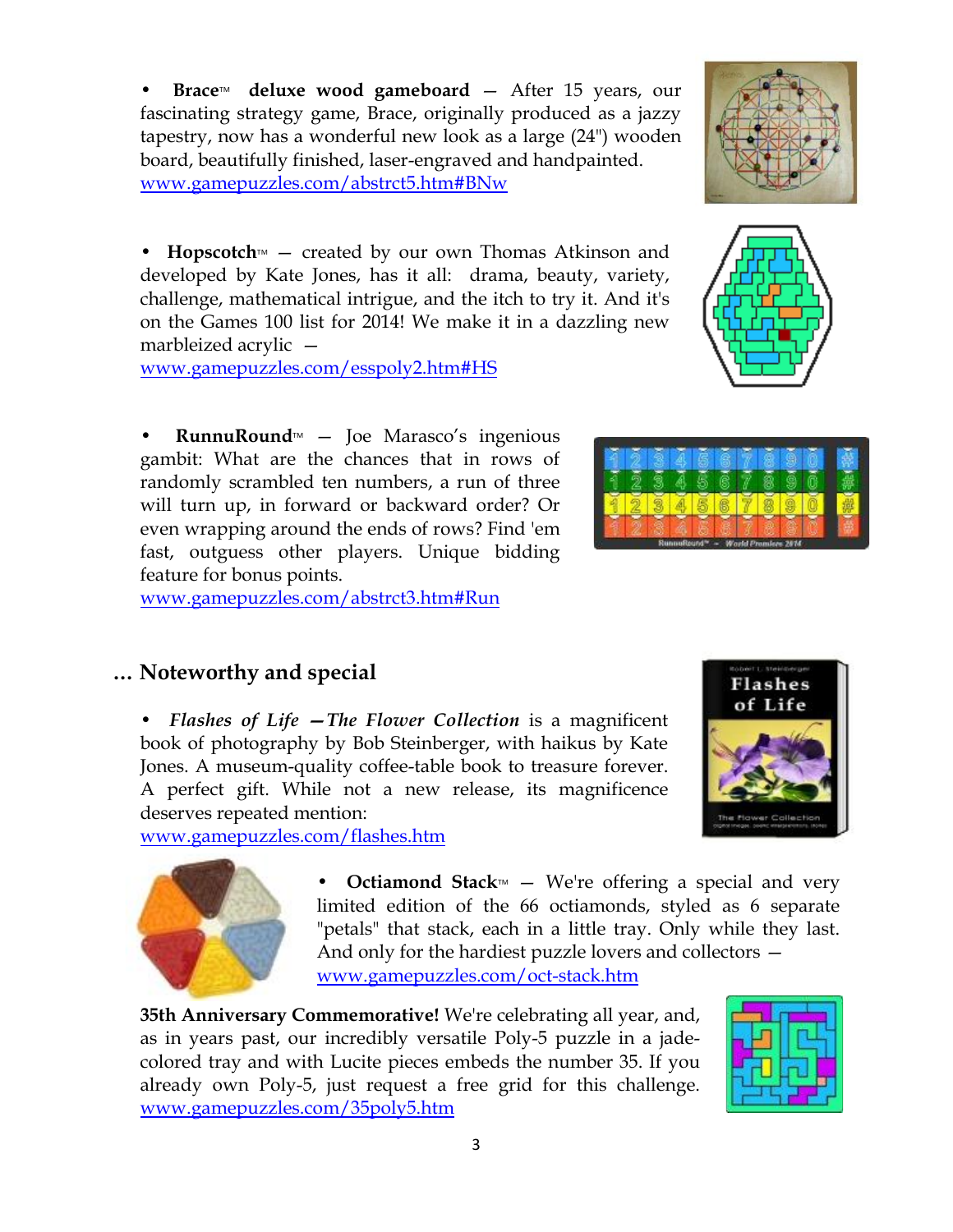# .**.. New discoveries for old friends**

• **Chasing Squares** – This darling set keeps surprising us with its immense variety of symmetry types and themes. New patterns emerge each time you play. We're still expanding this collection: [www.gamepuzzles.com/cs-designs.htm](http://www.gamepuzzles.com/tjtiling.htm#TJalphabet)

• L-Sixteen<sup>*M*</sup> – You won't believe the variety of patterns the holes can form, connected as mazes, forming symmetries with the flagstones while keeping colors separate and L's from making boxes. [www.gamepuzzles.com/L16-holes.htm](http://www.gamepuzzles.com/L16-holes.htm) 

• **Ten-Yen**<sup>M</sup> — Congruent quads question solved! Of the 1285 enneominoes (shapes made of 9 squares), these are the only three you can build in 4 copies, verified in October 2014 by Robert Vermillion. See the solutions: [www.gamepuzzles.com/ten-4quads.htm](http://www.gamepuzzles.com/ten-4quads.htm) 

## .**.. 25th Anniversary editions**

--------------------------

--------------------------

We're celebrating these games on the 25th anniversary of their first publication. They have all been continuously in print, 1989- 2014. See more of their stories in our **historical notes, "Grand Visions"**, [www.gamepuzzles.com/1989notes.htm](http://www.gamepuzzles.com/1989notes.htm)

- **Combinatorix**<sup> $TM$ </sup> from singularity to infinity, how forms combine and grow [www.gamepuzzles.com/1989notes.htm](http://www.gamepuzzles.com/1989notes.htm)
- **Hexmozaix gallery edition**<sup> $TM$ </sup> wall-mountable art piece in your colors [www.gamepuzzles.com/1989notes.htm](http://www.gamepuzzles.com/1989notes.htm)
- **Multimatch I<sup>®</sup>** 24 edge-colored matching squares [www.gamepuzzles.com/1989notes.htm](http://www.gamepuzzles.com/1989notes.htm)
- **Multimatch II**® 24 corner-colored matching squares [www.gamepuzzles.com/1989notes.htm](http://www.gamepuzzles.com/1989notes.htm)
- **Multimatch III**® 24 edge-colored matching triangles [www.gamepuzzles.com/1989notes.htm](http://www.gamepuzzles.com/1989notes.htm)
- **Octominoes** the 369 all-different shapes of 8 squares joined, in showcase tray [www.gamepuzzles.com/1989notes.htm](http://www.gamepuzzles.com/1989notes.htm)
- **Super Deluxe Quintillions**<sup>®</sup> all 30 pentacubes in wooden combo box [www.gamepuzzles.com/1989notes.htm](http://www.gamepuzzles.com/1989notes.htm)
- **Tiny Tans**<sup>IM</sup> in new colorful acrylic and the Trio-in-a-Tray [www.gamepuzzles.com/1989notes.htm](http://www.gamepuzzles.com/1989notes.htm)



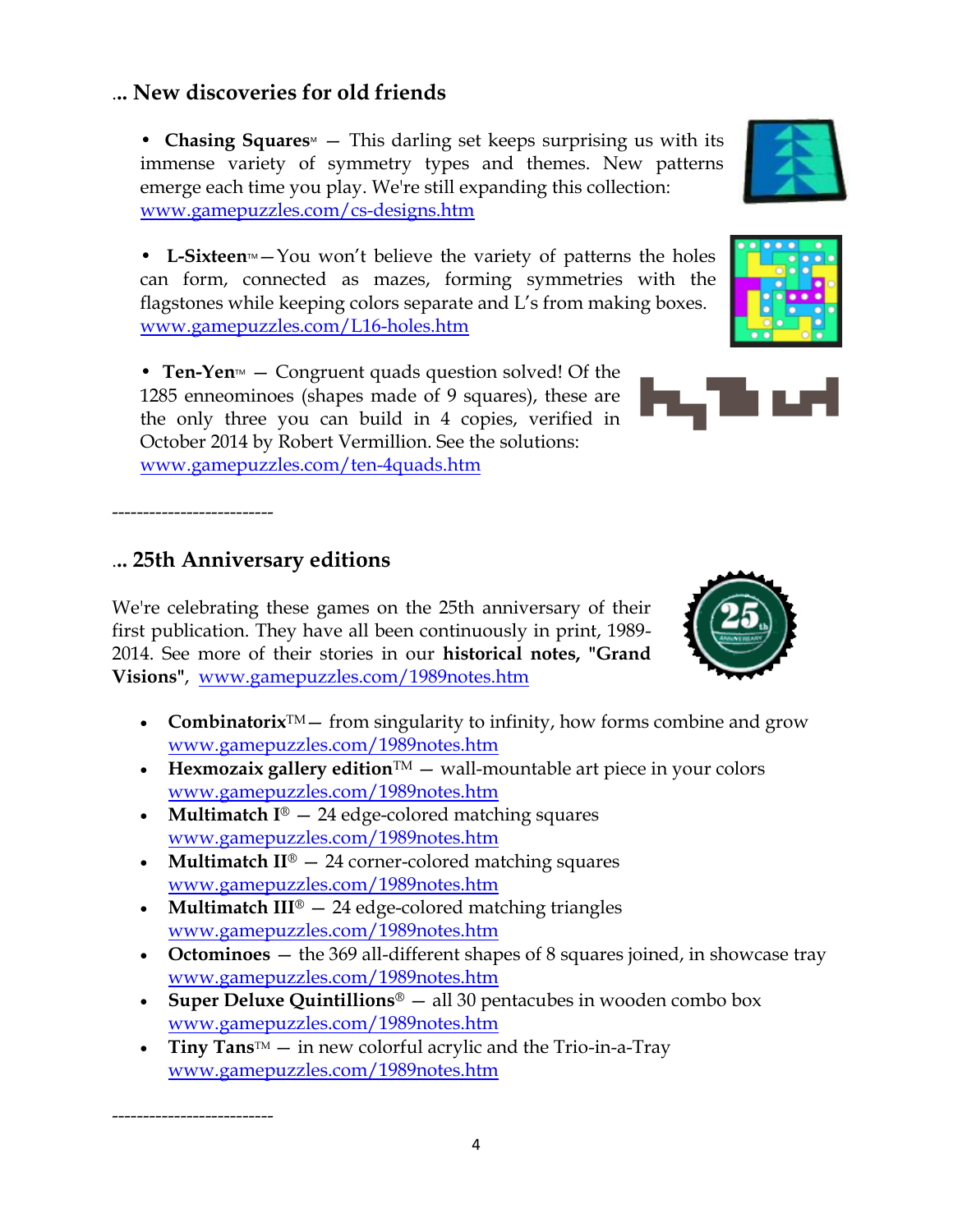# **The 2014 GAPE Award: "DoubleEntendre Pentominoes"**

For 2014, Kadon is presenting the **Gamepuzzles Annual Pentomino Excellence** award to inventor "LordMinimal Impossible"for an ingenious doubledecker solution of a pentomino rectangle where a second solution is painted on the surface, in which each piece is a different color and overlaps at least two other pieces. Mix up all 12 pentominoes and try



to solve the painted solution with an arrangement of the actual pieces.

LordMinimal's award, with solid wood pieces in a nice wooden case, is just a little more complicated, with a third solution painted on the reverse (heh heh heh) and just 4 colors. A handsome certificate accompanies the prize itself. The figure above is only a simulation, as we don't want to give away the actual solution. More description here: [www.gamepuzzles.com/gape14.htm](http://www.gamepuzzles.com/gape14.htm)

LordMinimal is the puzzling pseudonym of an Italian puzzle aficionado who posts frequently on the IPP Facebook page.

------------------------

------------------------

## **... Other awards we presented**

Kadon occasionally sponsors awards to First-Place winners of certain puzzle-solving competitions, particularly those that use Kadon products. Here are some winners of contests in 2014:

• **The Fourth Annual Doris Championship** and Festival of Mind, 2014, organized by Doris inventor Zdravko Zivkovic, involved thousands of students in 8 countries. The top winner was Maja Gubić from Serbia, and she received a special Doris set as one of her prizes. See finalists, reviews and pictures here:

[www.gamepuzzles.com/doris2014champ.htm](http://www.gamepuzzles.com/doris2014champ.htm)



• **Ten Yen** $M \sim$  Minimum enclosure of one color by the other two was an open question. Our best results had a perimeter of 28 for two color groups, with a 26 for the third. Robert Vermillion is the first solver of all three with the minimum of 26 perimeter edges. The challenge is still open for new solutions. [www.gamepuzzles.com/ten-enc.htm](http://www.gamepuzzles.com/ten-enc.htm)

• **Vee-21** $M$  – the 25-holes problem. Two more solvers have won a prize for new solutions this year, and the competition is still open: [www.gamepuzzles.com/25holes.htm](http://www.gamepuzzles.com/25holes.htm)

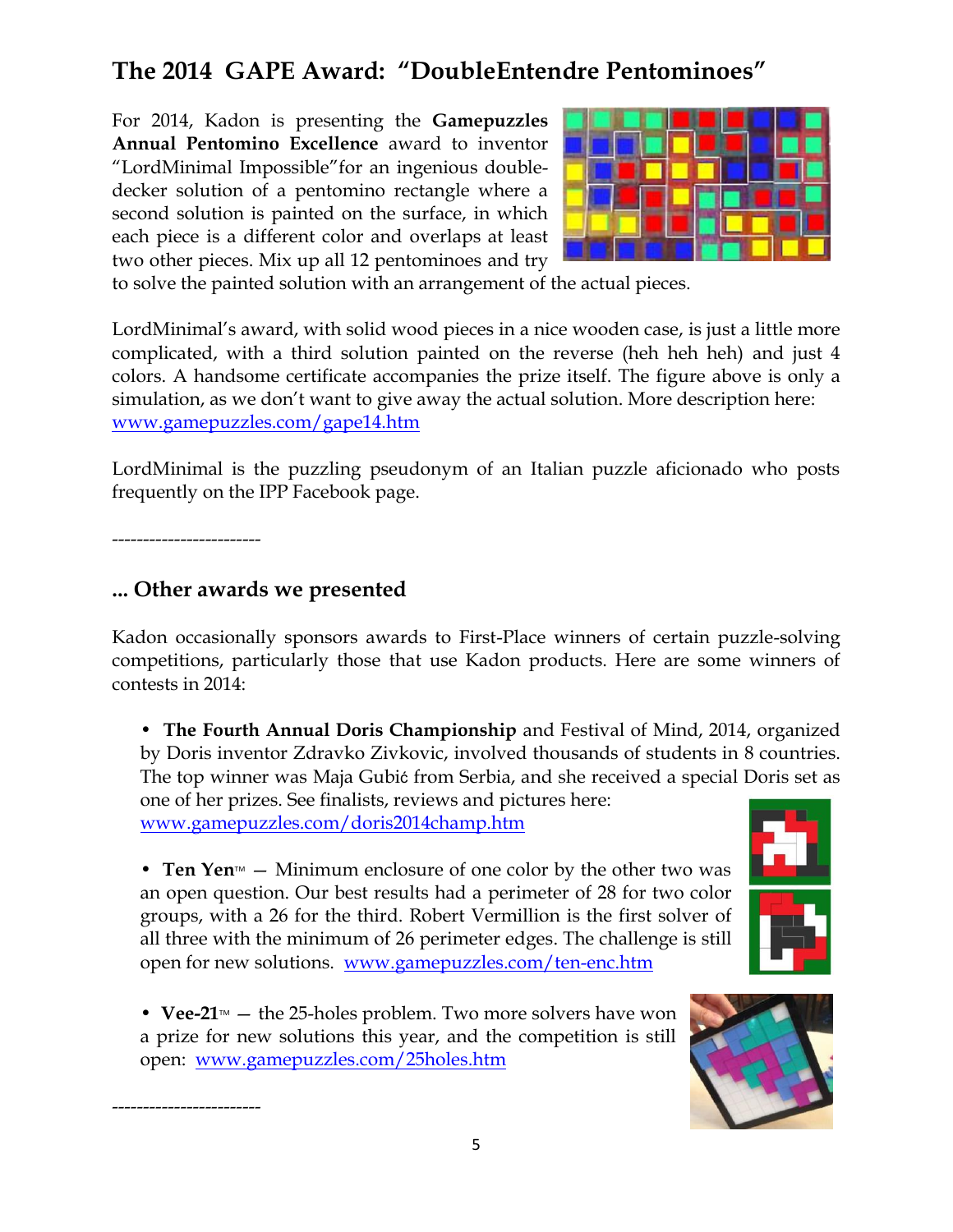## **... Distinctions we received this year**

• We were thrilled that Games Magazine selected Hopscotch for inclusion in their list of the 100 best games of the year 2014. This may be the last "Games 100" list to be published, as Games has changed its format and eliminated the extensive reviews. See the review of Hopscotch by John McCallion from last December: [www.gamepuzzles.com/gamesmg5.htm#HS](http://www.gamepuzzles.com/gamesmg5.htm#HS)

• We won a nice ribbon and prize money at the Akron Arts Expo in July this year. Akron had given us awards in 1993, 1994 and 1995, so it was a sweet surprise to win again after almost a decade.

------------------------

-----------------------

## **... Other website features you may have missed:**

• Our Search index is a useful page for finding games by type or by special category, cross-referenced from our regular sections. Some unique items are listed only here, not found elsewhere in our website. [www.gamepuzzles.com/search.htm](http://www.gamepuzzles.com/search.htm) 

• Additions and upgrades – Each year we add new features and surprises, new products and new activities to the website. Here's a standing offer - a bounty to the first person to find and tell us of any bloopers we made! A separate gift for each mistake found. Email: <mailto:kadon@gamepuzzles.com?subject=BlooperBounty>

• All our interactive, online-playable games and amusements are listed here, some with hidden links to make a game even out of finding them: [www.gamepuzzles.com/website.htm#icons](http://www.gamepuzzles.com/website.htm#icons)  [www.gamepuzzles.com/website.htm#memory](http://www.gamepuzzles.com/website.htm#memory)  [www.gamepuzzles.com/website.htm#amuse](http://www.gamepuzzles.com/website.htm#amuse) 

• What You Can Buy for \$25 Dollars – this playful "Chinese menu" page of 12 special items has some surprising goodies for the price-conscious. Check out [www.gamepuzzles.com/buyfor25.htm](http://www.gamepuzzles.com/buyfor25.htm) 

• Our printable full-color catalog has been updated; read or print its 24 standard pages from three .pdf files. Its condensed descriptions and small illustrations make for a compact portable reference. You'll need Adobe Reader to view it. Prints OK in gray, too. Includes a printable order form [www.gamepuzzles.com/catalog/catalog.htm](http://www.gamepuzzles.com/catalog/catalog.htm)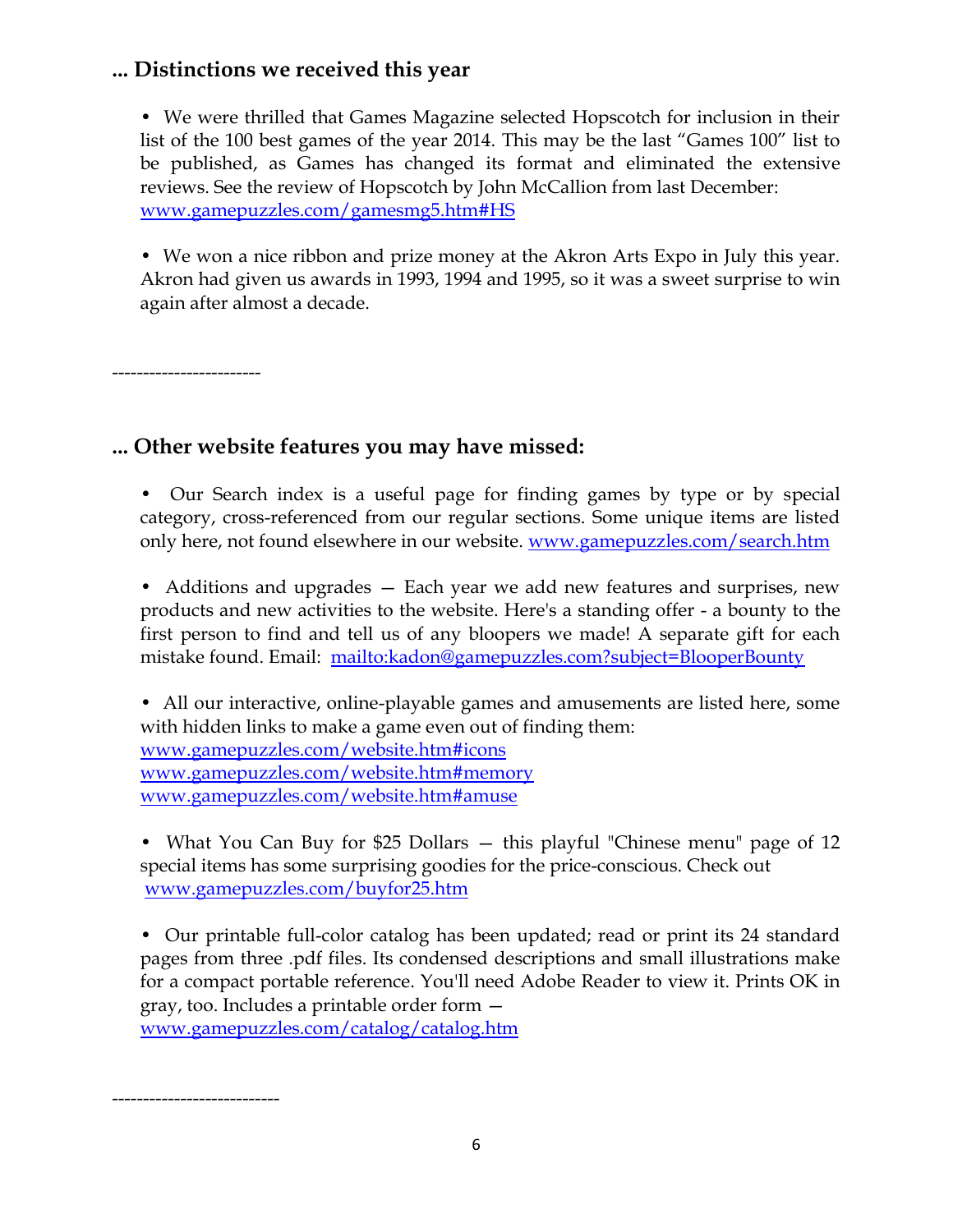## **... Our interactive features of the season:**

• Try your hand at our very tricky memory game of matching little teddy bears with different bear colors and poses on different background colors: [www.gamepuzzles.com/memory4/memory4.htm](http://www.gamepuzzles.com/memory4/memory4.htm) 

• Here's an even more confusing memory game with Christmas trees: [www.gamepuzzles.com/Christmas/christmas.htm](http://www.gamepuzzles.com/Christmas/christmas.htm) 

-----------------------

\*\*\*\*\*\*\*\*

# **... Our challenges open to the World (you may win a prize):**

• Arc Angles<sup> $M$ </sup> – form one closed matched loop of all 25 tiles, with the minimum enclosed area. [www.gamepuzzles.com/pentuniv.htm#AA](http://www.gamepuzzles.com/pentuniv.htm#AA) 

• **The 25-Hole Challenge** — fit thirteen Vee-21 tiles (V-trominoes) rigidly into their tray with no slipping or sliding... [www.gamepuzzles.com/25holes.htm](http://www.gamepuzzles.com/25holes.htm) 

• **The 7 Congruent Shapes problem** — divide the 24 Hopscotch pieces to form 7 identical areas of 12 unit squares. A new shape wins you a prize: [www.gamepuzzles.com/hopscotch.htm](http://www.gamepuzzles.com/hopscotch.htm) 

• **The Octo Clock** — arrange 8 numbers as a clock face to meet goals... [www.gamepuzzles.com/g8-clock.htm](http://www.gamepuzzles.com/g8-clock.htm) 

• **The Mini-Quiz series** — we've published 8 so far, all still open. No one has fully solved Quiz No. 6, though one player came close. We are curious and curiouser... [www.gamepuzzles.com/quiz.htm](http://www.gamepuzzles.com/quiz.htm) 

• **Rhombiominoes** $M$  – connect all pieces of the same color… [www.gamepuzzles.com/polycub3.htm#RO](http://www.gamepuzzles.com/polycub3.htm#RO)

• L-Sixteen<sup>*M*</sup> build a double maze of connected holes and continuous flagstones. New solutions win a prize… [www.gamepuzzles.com/L16-holes.htm](http://www.gamepuzzles.com/L16-holes.htm)

See all 11 of our formal contest questions in the Contests page, though others are scattered throughout the site… [www.gamepuzzles.com/contests.htm#Kadon](http://www.gamepuzzles.com/contests.htm#Kadon)

7





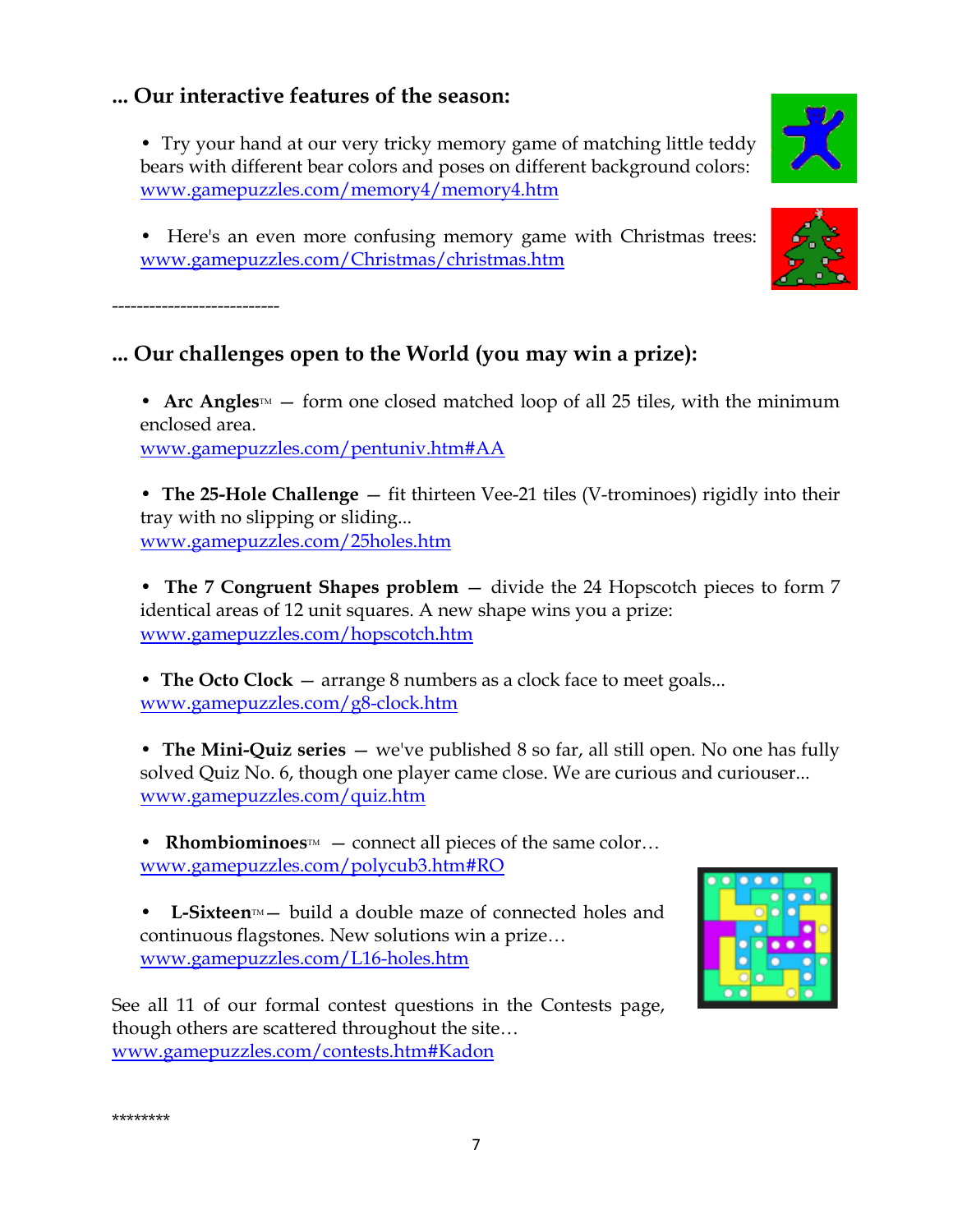# **IN THE MEDIA**

We're on Facebook! "Like" us at <u>www.facebook.com/gamepuzzles</u> and see our latest news and stories. Post comments, questions and answers.

------------------------

... **Videos on YouTube** — Our friend and fellow polyomino lover, Donald Kern, has created four delightful and impressive videos showing the "complete" set (35 one-sided pieces) of pentacubes forming amazing and difficult solutions by Don. You'll want to see these more than once. The lively musical backgrounds are original compositions by one of our favorite pianists, Sergei Novikov (*www.speakingmusic.com*).

• Regular 5x5x7 Block [www.youtube.com/watch?v=odnc60SBLnk&feature=relmfu](http://www.youtube.com/watch?v=odnc60SBLnk&feature=relmfu)  • Two-Sided Staircase [www.youtube.com/watch?v=LKPJLq358Ds&feature=relmfu](http://www.youtube.com/watch?v=LKPJLq358Ds&feature=relmfu)  • Jagged-Edge Block [www.youtube.com/watch?v=EKqi4E-k-TY&feature=relmfu](http://www.youtube.com/watch?v=EKqi4E-k-TY&feature=relmfu)  • Chichen Itza Pyramid [www.youtube.com/watch?v=2\\_5aZyAQJ90&feature=relmfu](http://www.youtube.com/watch?v=2_5aZyAQJ90&feature=relmfu) 



... **A Proteus® applet for mobile devices** — A Proteus fan, Paul Nord, put his genius to work creating an app for your mobile devices so you can play our Proteus meta-game against a fairly smart computer. Get it at the Apple store for under a dollar: <http://itunes.apple.com/us/app/michael-waitsmans-proteus/id525544204>

------------------------

------------------------

------------------------

------------------------

**… Blockout® applet for Windows Phone** — Under license from Kadon, Paul Thomann in Switzerland has written a great new program to play classic Blockout on Windows Phone versions 7.5 and up. Get your copy from the Windows store, [Blockout for Windows Phone.](http://www.windowsphone.com/en-us/store/app/blockout/3992f6cc-6c4c-4d4d-bfe6-bd24b936e455)



*… Play* **The Game of Y** *free online* **—** Thanks to Anand Babu Periasamy and his skillful programming, there is now a creative commons facility for playing this fine connection game online. Let us know how you like it! Then come back and order our beautiful deluxe wood set for hands-on enjoyment. <http://y.hyperbotics.org/>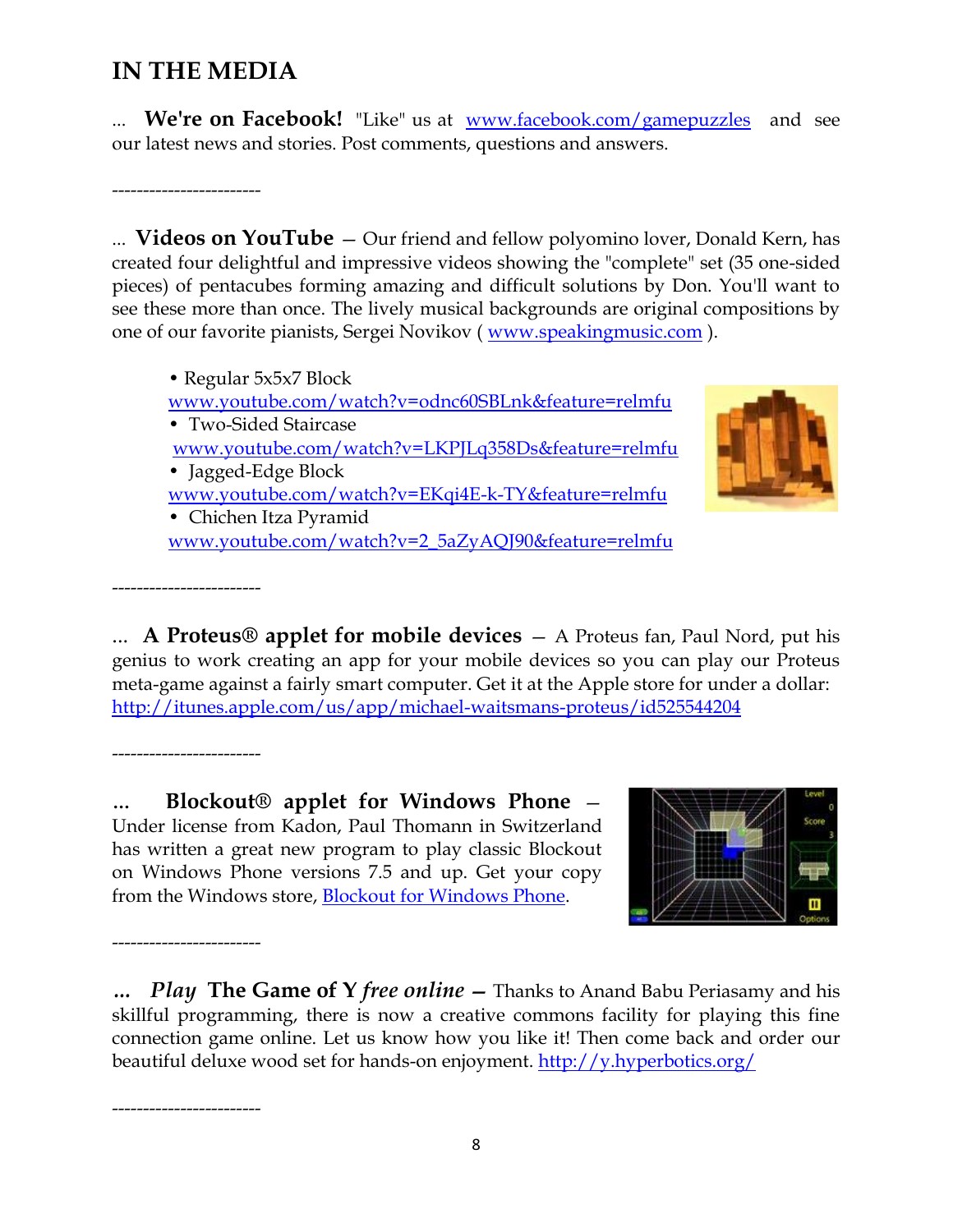## **... Kate's Blogs and Social Media**

- Blogspot, http://kates-takes.blogspot.com
- Live Journal, [www.livejournal.com/users/puzzlelady/](http://www.livejournal.com/users/puzzlelady/)
- Facebook, [www.facebook.com/puzzlelady](http://www.facebook.com/puzzlelady)
- Twitter, <http://twitter.com/gamepuzzlelady>
- LinkedIn, [www.linkedin.com/in/puzzlelady](http://www.linkedin.com/in/puzzlelady)
- Flickr, [www.flickr.com/photos/puzzlelady/](http://www.flickr.com/photos/puzzlelady/)
- Meme Hunter, [www.memehunter.net](http://www.memehunter.net/)

## **... Our domains**

 $\overline{\phantom{a}}$  , where  $\overline{\phantom{a}}$ 

- [www.gamepuzzles.com](http://www.gamepuzzles.com/)
- [www.gamepuzzles.US](http://www.gamepuzzles.us/)
- [www.memehunter.net](http://www.memehunter.net/)
- [www.tactilegraphics.us](http://www.tactilegraphics.us/)
- [www.playable-art.com](http://www.playable-art.com/)
- [www.polyformpuzzles.com](http://www.polyformpuzzles.com/)
- [www.hexdominoes.com](http://www.hexdominoes.com/)
- [www.thelifeofgames.com](http://www.thelifeofgames.com/)



\*\*\*\*\*\*\*

# **GATHERINGS**

... **11th Gathering for Gardner** — <http://gathering4gardner.org/> — Atlanta, GA

This invitation-only biennial event in March honoring Martin Gardner (1914-2010) brought together hundreds of world-class mathematicians, magicians, puzzle makers, computer scientists, philosophers, and admirers of Martin Gardner, whose writing career on all those subjects spanned 70 years. This year's themes were the number 11, the concept of parallel, and John Horton Conway. The 105 presentations on these themes kept the audience spell-bound by day, and a super cast of magicians entertained by night. Kate's illustrated talk in verse was on "11 Unexpected Parallels":

[www.gamepuzzles.com/g11-11parallels.htm](http://www.gamepuzzles.com/g11-11parallels.htm)

Kate had designed a souvenir gift, "11 Magic Cubes", for the guests. You can print out, cut, solve, tape and play it, too: [www.gamepuzzles.com/g4g11cubes.pdf](http://www.gamepuzzles.com/g4g11cubes.pdf) It was at this Gathering that we formally presented our GAPE13 award to Solomon Golomb on the 60th Jubilee of his introducing pentominoes to the world. [www.gamepuzzles.com/gape13.htm](http://www.gamepuzzles.com/gape13.htm)

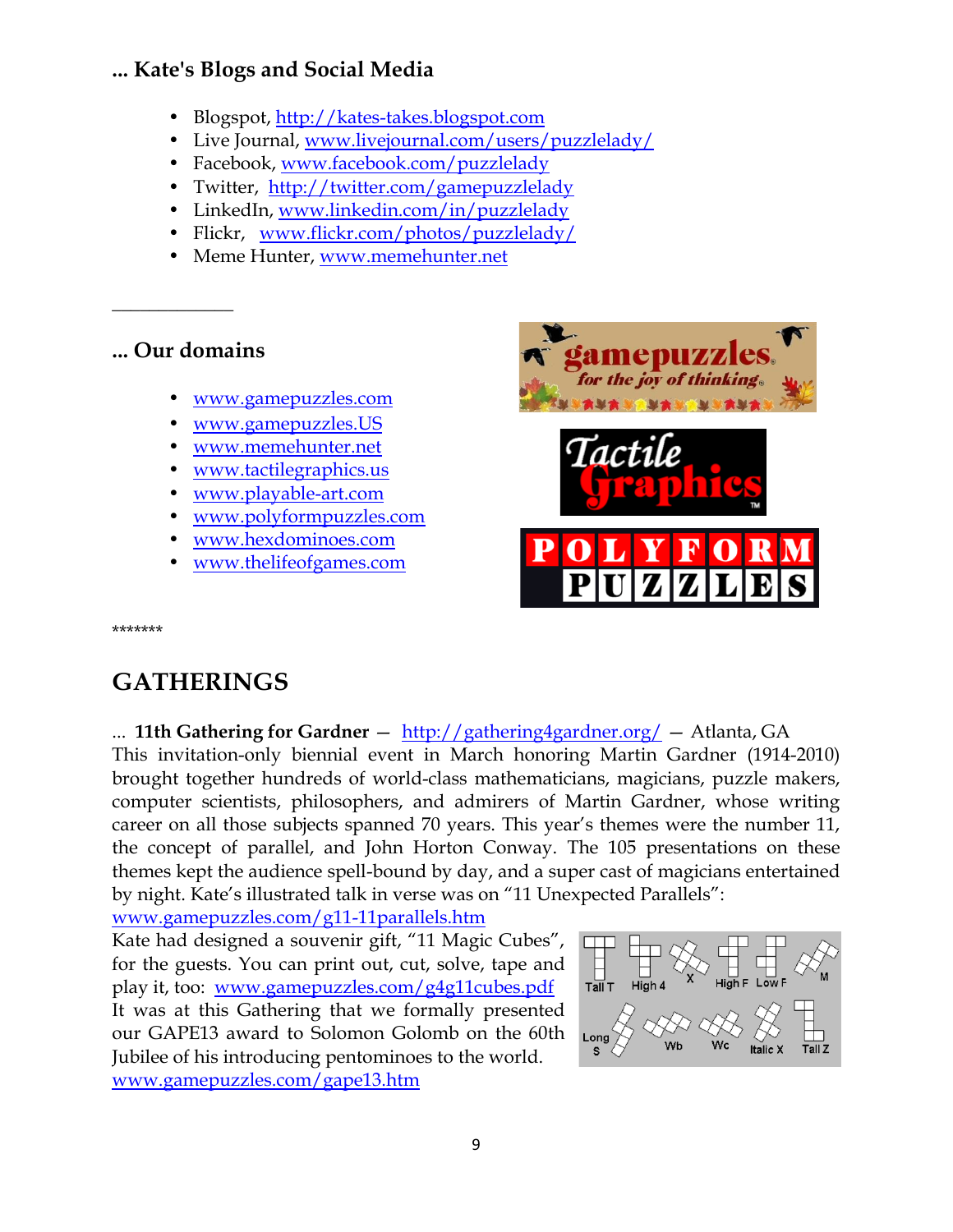For this 21st annual conference, Kate spoke on the subject of "Breakthroughs in Method, Ours and Theirs, in Teaching, Learning, and in Enhancing Human Development". Her talk included parts of two earlier presentations, enhanced with the latest insights in meme theory. You can see it in PowerPoint here (5.2MB):

[www.gamepuzzles.com/breakthroughs-DF2014.ppt](http://www.gamepuzzles.com/breakthroughs-DF2014.ppt)

------------------------

------------------------

#### **… Atlas Summit** — July 2014 —Manchester, NH

This is the annual conference of The Atlas Society founded by David Kelley, a group of philosophers, libertarians, thinkers, artists, writers and one puzzle maker. Attendees, both children and adults, had four glorious days of participating in workshops and presentations, and then exploring our gamepuzzles for a whole new way of thinking. <http://www.atlassociety.org/as>

------------------------

------------------------

#### **... Celebration of Mind and Gardner Centennial —** <http://celebrationofmind.org/>

For the last weekend of the Maryland Renaissance Festival season, October 18-19, 2014, our pavilion, Ye Olde Gamery, hosted one of hundreds of official Celebration of Mind events held worldwide honoring the 100th anniversary of the birthday of Martin Gardner. Here's the story: [www.gamepuzzles.com/rf2014gardnercom.htm](http://www.gamepuzzles.com/rf2014gardnercom.htm) We created a special souvenir puzzle for visitors and customers that you're welcome to print out and solve for yourself:

[www.gamepuzzles.com/100number.pdf](http://www.gamepuzzles.com/100number.pdf)



### **… Girl Scout Puzzle Party** -- Pasadena, MD -- November 11, 2014

We hosted a group of 10 girls and their two. leaders for an afternoon of exploration. These young ladies, ages 11-13, were amazing. They worked their way through a variety of challenges with a dozen different puzzles, delighted with each success. Kate had designed a special puzzle for them as take-home gifts, a sort of Sudoku using the letters in the word GIRLSCOUT. Try it, too: [www.gamepuzzles.com/9x9girlscount.pdf](http://www.gamepuzzles.com/9x9girlscount.pdf)

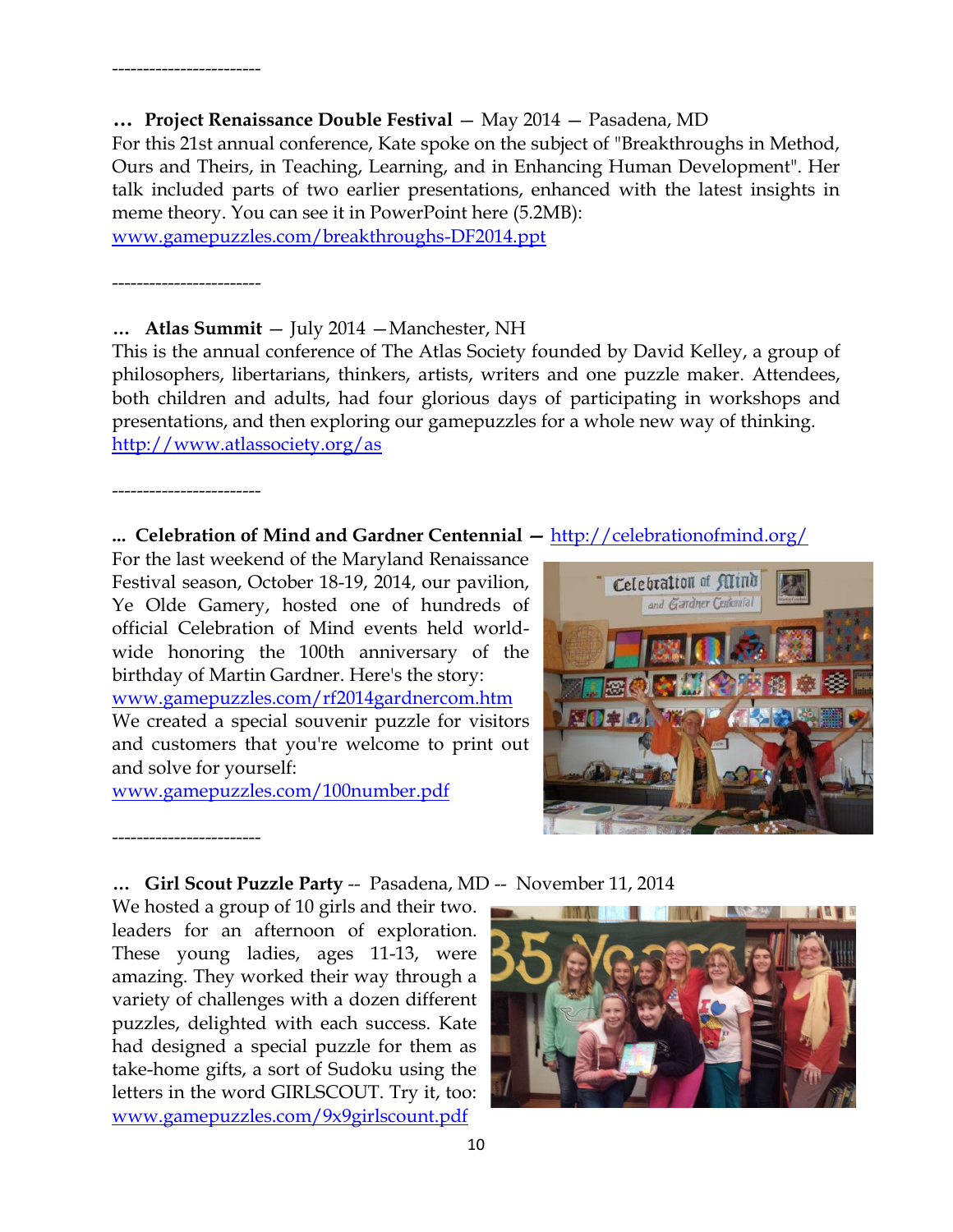**… The big 35th Anniversary Party of the Century** – Pasadena, MD -- May 11, 2014 To celebrate Kadon's 35 years of puzzle-making and Kate's milestone birthday, we threw a major party for our closest friends, helpers, neighbors and family in our spacious ballroom. Full write-up with lots of pictures is here: [www.gamepuzzles.com/2014party.pdf](http://www.gamepuzzles.com/2014party.pdf)



\*\*\*\*\*\*\*

# **ON THE ROAD**

----------------------------

------------------------

### **... From the Midwest to Europe, June-August 2014**

Our summer shows were all over the map, with Kate Jones and Meshele Merchant handling Annapolis, MD, and Pittsburgh, PA, in June. Then Dick and Kate were off to Akron (won a prize) and the philosophy conference in Manchester, NH (see above). Meshele and Kate then tackled shows in Wayzata, MN, and Wyandotte, MI, before Dick

and Kate flew to London for the 34th International Puzzle Party. Our display (at right) was highly condensed, and Kate's exchange puzzle was a bit macabre: [www.gamepuzzles.com/ipp34.htm](http://www.gamepuzzles.com/ipp34.htm)

While in Europe, Dick and Kate visited friends in England, The Netherlands, France, Switzerland and Germany, traveling mostly by train. The full story and pics will be posted on the website soon. Check back later on:

[www.gamepuzzles.com/kadon.htm#IPP34](http://www.gamepuzzles.com/kadon.htm#IPP34) 

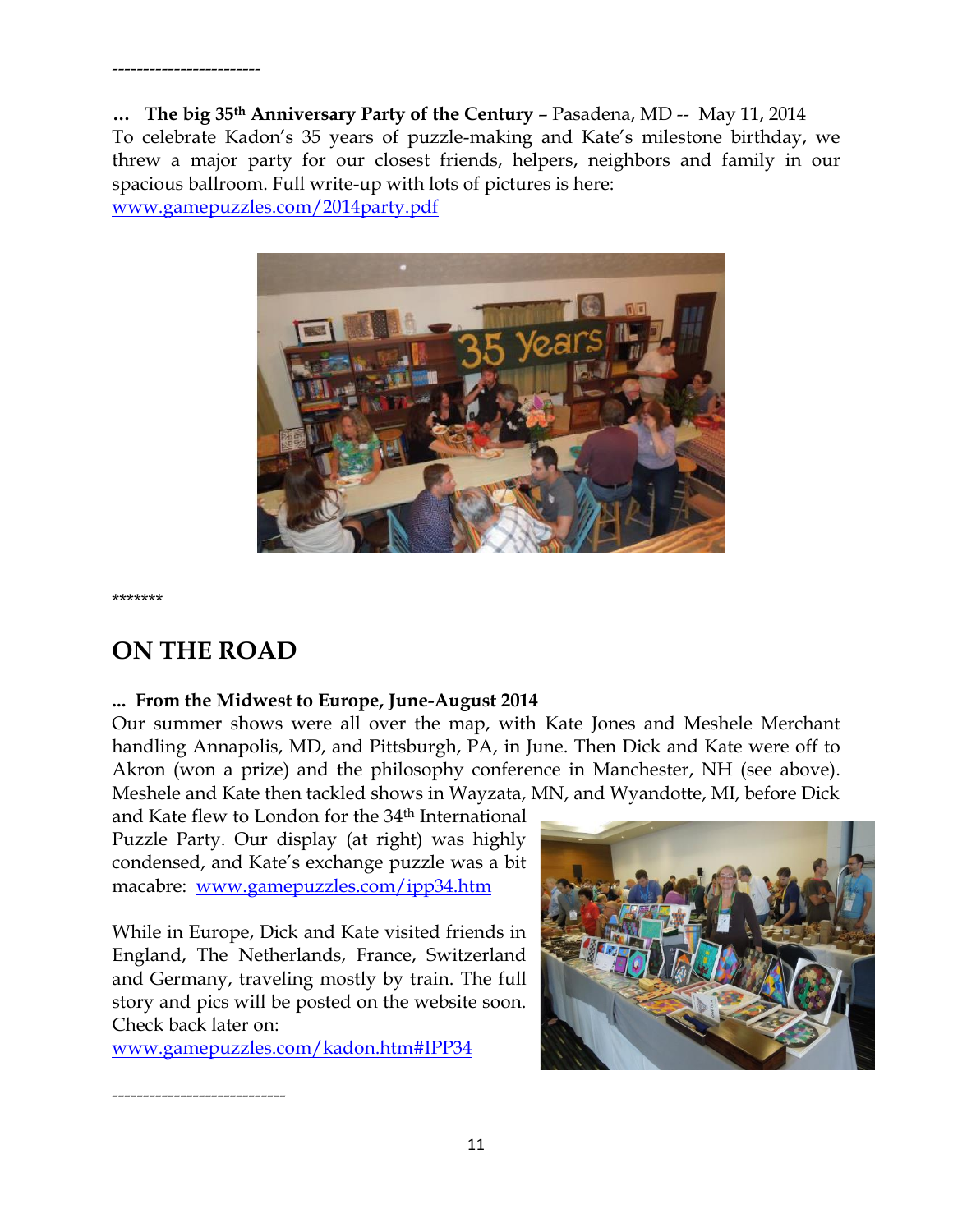### **... Maryland Renaissance Festival, August-October 2014**

A fine season, with only a few days of rain, and mild right up into October, was also our 35th anniversary of creating gamepuzzles. We displayed a huge banner left over from the Festival's own 35th. The "King" and his royal companions stopped in on a rainy day to play the Royal Game of the Goose. Here are pics:

[www.gamepuzzles.com/renfest.htm#king](http://www.gamepuzzles.com/renfest.htm#king)

The last day of the season we dedicated as a "Celebration of Mind" in honor of the birthday of Martin Gardner (1914-2010). More story and pictures here:

[www.gamepuzzles.com/rf2014gardnercom.htm](http://www.gamepuzzles.com/rf2014gardnercom.htm)



Thanks and kudos to our great crew: Thomas Atkinson, Arthur Blumberg, Dick Jones, Meshele Merchant, Eileen Shaivitz, Steve Zeve; and to our seasonal and standby helpers: Eric Bare, Seth Bonder, Rolinda Collinson. And a warm welcome to our vivacious new recruit, Robin Kane, who has been a Kadon fan for 20 years and knows our stuff. She came to our rescue for the last two weekends and expects to join us for the full season in 2015.

----------------------------

### **... Indoor Shows**

Leaving the 16th century, we plowed into our last four shows of the year in Virginia, North Carolina and Baltimore — all indoors! Well, the Baltimore Christmas Village is actually in a heated tent, our first foray into a month-long daily show.

-----------------------

This year was our fullest show schedule ever, covering 102 days in 33 shows from Miami to Minnesota, including one entire month in Baltimore's Christmas Village, which is open every single day from Thanksgiving through Christmas Eve. We're still testing whether working smarter, harder and longer will let us at least keep breaking even. After 35 years of doing this, our best reward is still the creative process and meeting customers who value what we do. Many thanks to our spunky booth helpers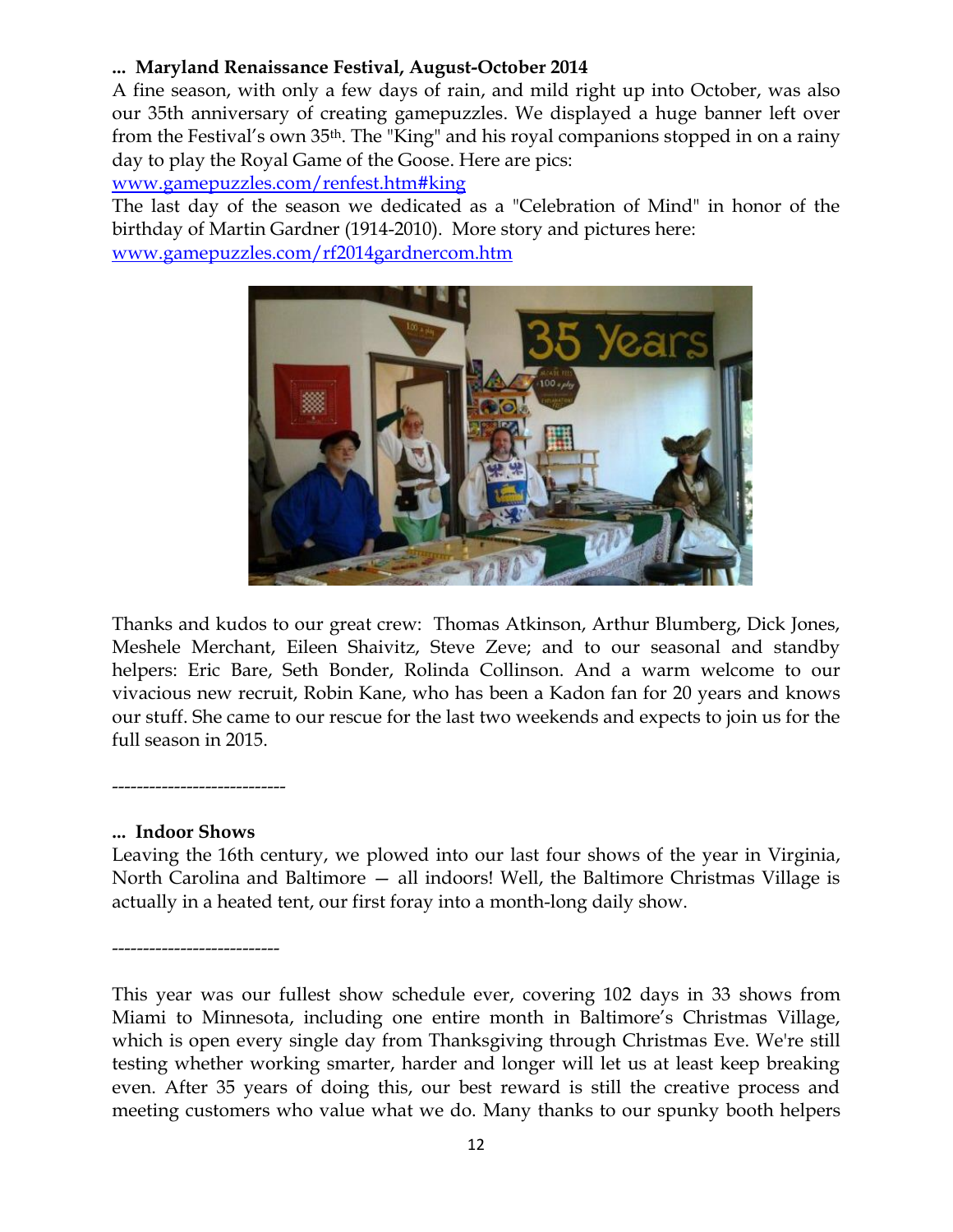who meet whatever happens with good humor and energy. Thanks, Meshele and Eric and Dick, who took turns hitting the road in any weather.

We also appreciate the art show organizers and promoters who are our direct connection to the market. It's a dynamic symbiosis that benefits all: organizers, artists, and customers.

-----------------------

### **… Show Schedule**

From mid-January through April, Kate appears in art shows throughout Florida. The summer months she travels to the Midwest, and in the Fall the Maryland Renaissance Festival runs 9 weekends. Confirmed upcoming show dates for 2015 are posted on our calendar page. We add new shows as we're accepted and confirmed:

[www.gamepuzzles.com/showlist.htm](http://www.gamepuzzles.com/showlist.htm)

If you're in the area, do stop by and say hello. Our booth looks like this:



**\*\*\*\*\*\*\*\***

# **CONNECTING**

You can reach us in all these ways: [www.gamepuzzles.com/contact.htm](http://www.gamepuzzles.com/contact.htm)

| Phone: | 410-437-2163              |
|--------|---------------------------|
| Email: | kadon@gamepuzzles.com     |
| Mail:  | Kadon Enterprises, Inc.   |
|        | 1227 Lorene Dr., Suite 16 |
|        | Pasadena, MD 21122        |

We accept American Express, Discover/Novus, Visa, Mastercard and PayPal. Simply make your PayPal payment payable to: [kadon@gamepuzzles.com](mailto:kadon@gamepuzzles.com) We also honor checks, money orders, bank transfers, and occasionally cash. Order online, by mail, school purchase orders, phone, and in person at shows. See all ordering details here: [www.gamepuzzles.com/purchase.htm](http://www.gamepuzzles.com/purchase.htm)

Please let us know when your email address changes, and keep us on your Safe Senders list. We'll never spam you nor give out your private information. You'll just receive our very rarely issued memos and newsletters on matters of interest to you. Of course, if you don't ever want to hear from us, please ask to be removed.

**\*\*\*\*\*\*\*\***